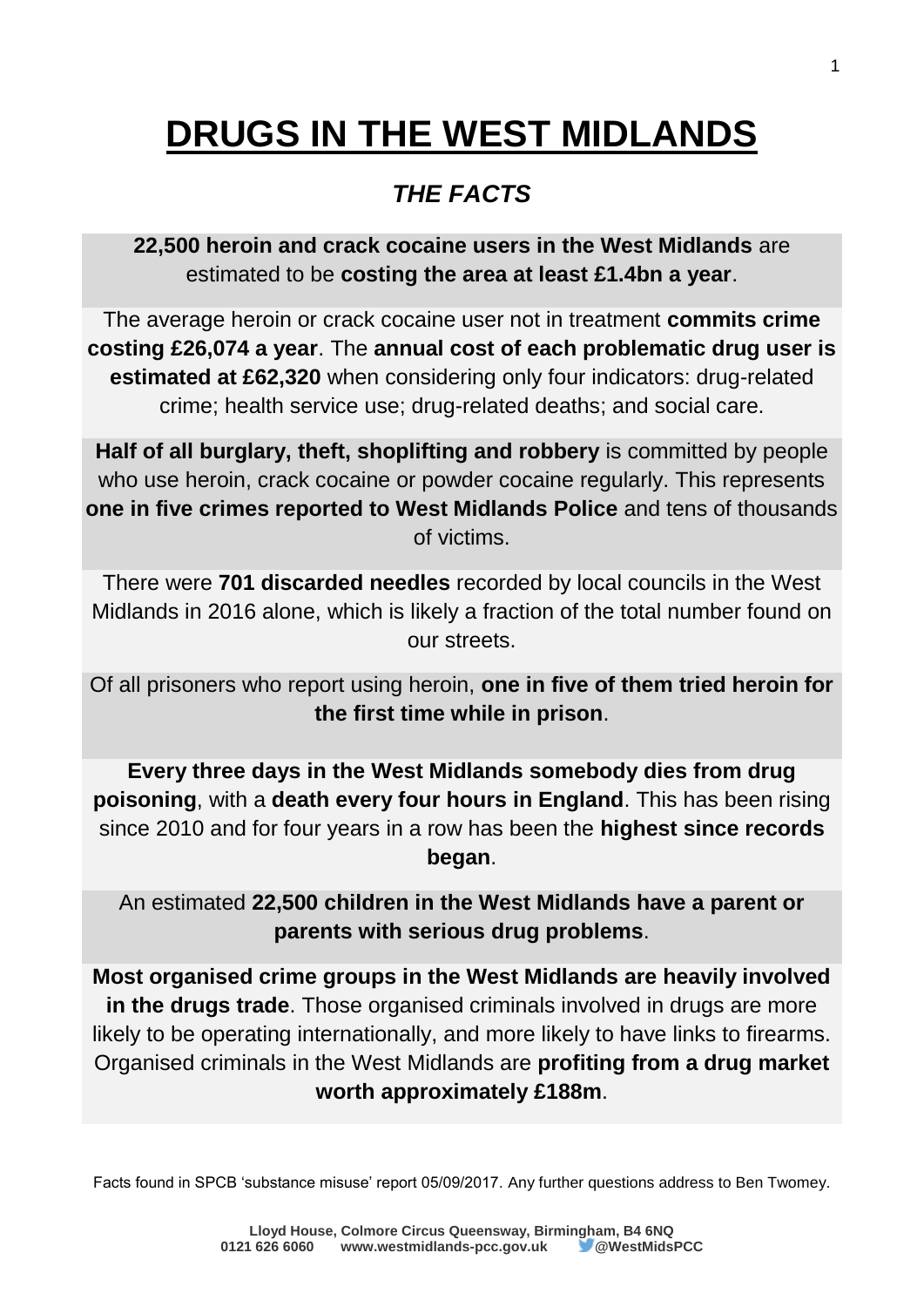**AGENDA ITEM 7**



### **STRATEGIC POLICING AND CRIME BOARD 5 th September 2017**

# **Substance Misuse Report**

*Report from the West Midlands Police and Crime Commissioner's office on a recent scoping exercise conducted to identify the scale and impact of substance misuse in the area.*

#### **PURPOSE OF REPORT**

- 1. To provide a high-level summary of the scale and impact of substance misuse and related harms in the West Midlands Police force area.
- 2. To detail the Police and Crime Commissioner's (PCC's) principles and vision for tackling substance misuse.
- 3. To stimulate discussion among Board members, partners and the public on our approach to substance misuse.

#### **BACKGROUND**

- 4. The Police and Crime Plan identified substance misuse as a priority issue with regard to reducing reoffending and protecting people from harm. In order to support this priority the West Midlands PCC sought to conduct a scoping exercise to provide a better understanding of the drug situation and policy context locally, nationally and internationally.
- 5. There are clear links between substance misuse and other priorities set out in the Police and Crime Plan, highlighting the significance of drugs as a cross-cutting theme in crime, policing and justice strategy. This includes links to organised crime, victims, violence, mental health and the criminal justice system. There are also links to more specific priorities such as child exploitation, hidden crimes, stop and search, safer travel and economic investment.
- 6. This report is related to controlled substances as scheduled in the Misuse of Drugs Act 1971 (MDA). There is however a cross-over with our approach to other drugs, including alcohol and New Psychoactive Substances (NPS), formerly known as 'legal highs'.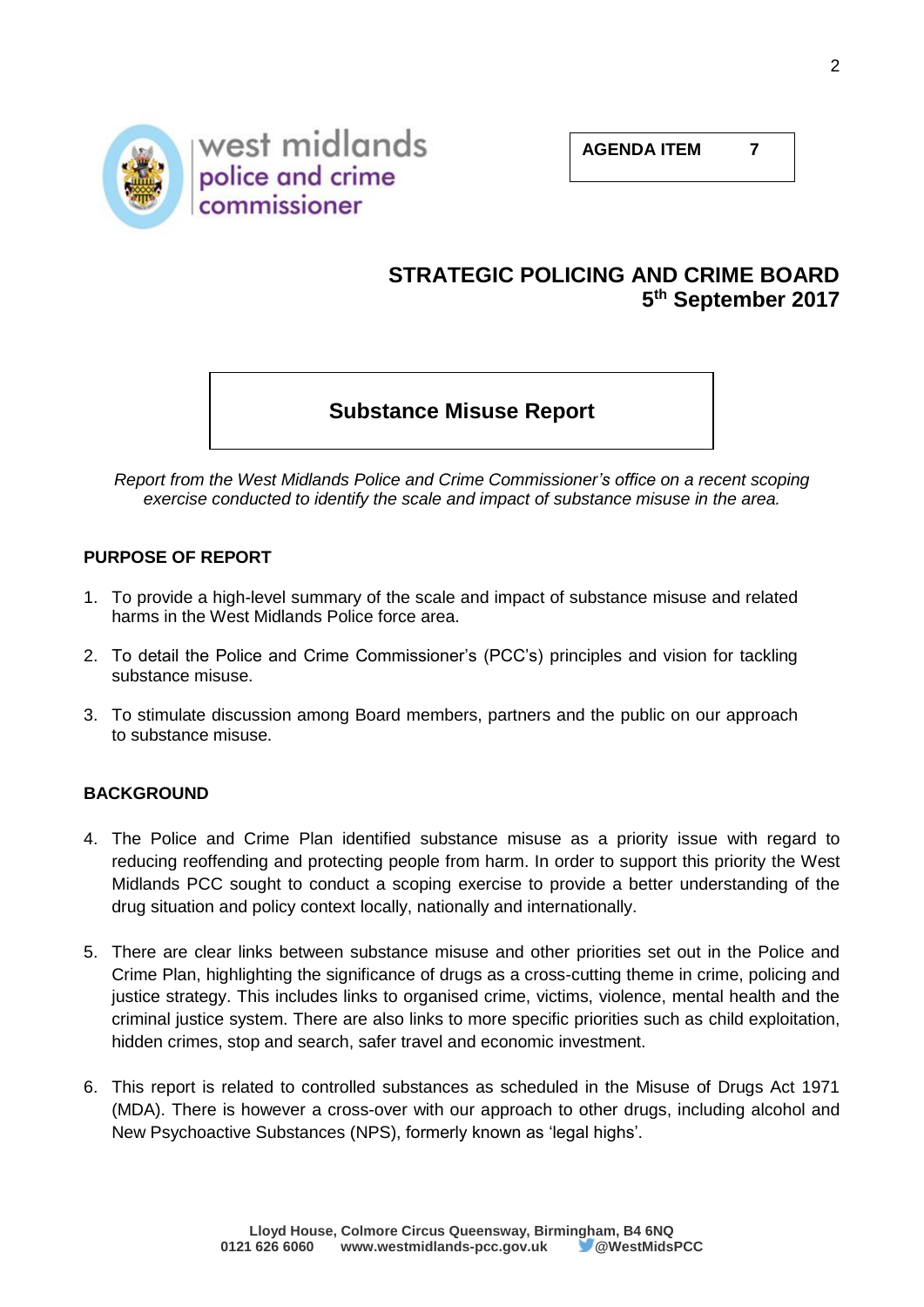- 7. Alongside partners, West Midlands Police and the West Midlands Regional Organised Crime Unit (ROCU) dedicate significant resource and effort to tackling the illicit drugs trade and to tackling drug-related offending. The current approach to substance misuse in the West Midlands also includes funding of the Drug Intervention Programme, which is active in custody blocks to engage drug-misusing offenders in formal addiction treatment and support to attempt to break the cycle of offending.
- 8. The recently released Home Office Drug Strategy, alongside the latest data relating to drugrelated deaths, make this a timely moment to step back and clarify the principles and vision by which we aim to serve the people of the West Midlands when tackling substance misuse.

#### **PRINCIPLES AND VISION**

9. Drug policy, as with any policy, must be developed with regard to the principles, values and vision of the West Midlands PCC and West Midlands Police. There are nine key principles, set out below in the 'principles grid', to which any approach to tackle substance misuse should give regard:

| <b>PRINCIPLES GRID</b>                                |                             |                                          |
|-------------------------------------------------------|-----------------------------|------------------------------------------|
| <b>West Midlands PCC</b>                              | <b>West Midlands Police</b> | General                                  |
| Intervention/diversion at<br>the earliest opportunity | <b>Preventing crime</b>     | Harm-reduction                           |
| Tackling organised crime                              | Protecting the public       | Evidence-based policing                  |
| Supporting recovery for<br>those addicted to drugs    | Helping those in need       | Opportunities for<br>partnership working |

- 10. The Police and Crime Plan 2016-2020 has a section dedicated to substance misuse that calls for "interventions with those on the path to addiction [to] take place at the earliest opportunity, preferably well before they come into contact with the criminal justice system".<sup>1</sup> The Plan goes on to state that "organised criminals must not be allowed to profit from the misery and desperation of people suffering from addiction".
- 11. The PCC expresses in the Plan an intention to "make these shared goals across the public sector and criminal justice system", ensuring "more people get the support they need for substance misuse" and "there is a reduction in the number of young people entering the criminal justice system."
- 12. Drug policy must also be considered under the broader pillars of West Midlands Police; "Preventing crime, protecting the public and helping those in need".<sup>2</sup> The current change programme at West Midlands Police is predicated on a move towards more proactive policing, meaning simply reacting to the harms of substance misuse once they have manifested themselves would not be in line with the policing vision.
- 13. Both the West Midlands PCC and West Midlands Police are committed to evidence-based policing, which is applied in their approach to tackling problems and understanding outcomes.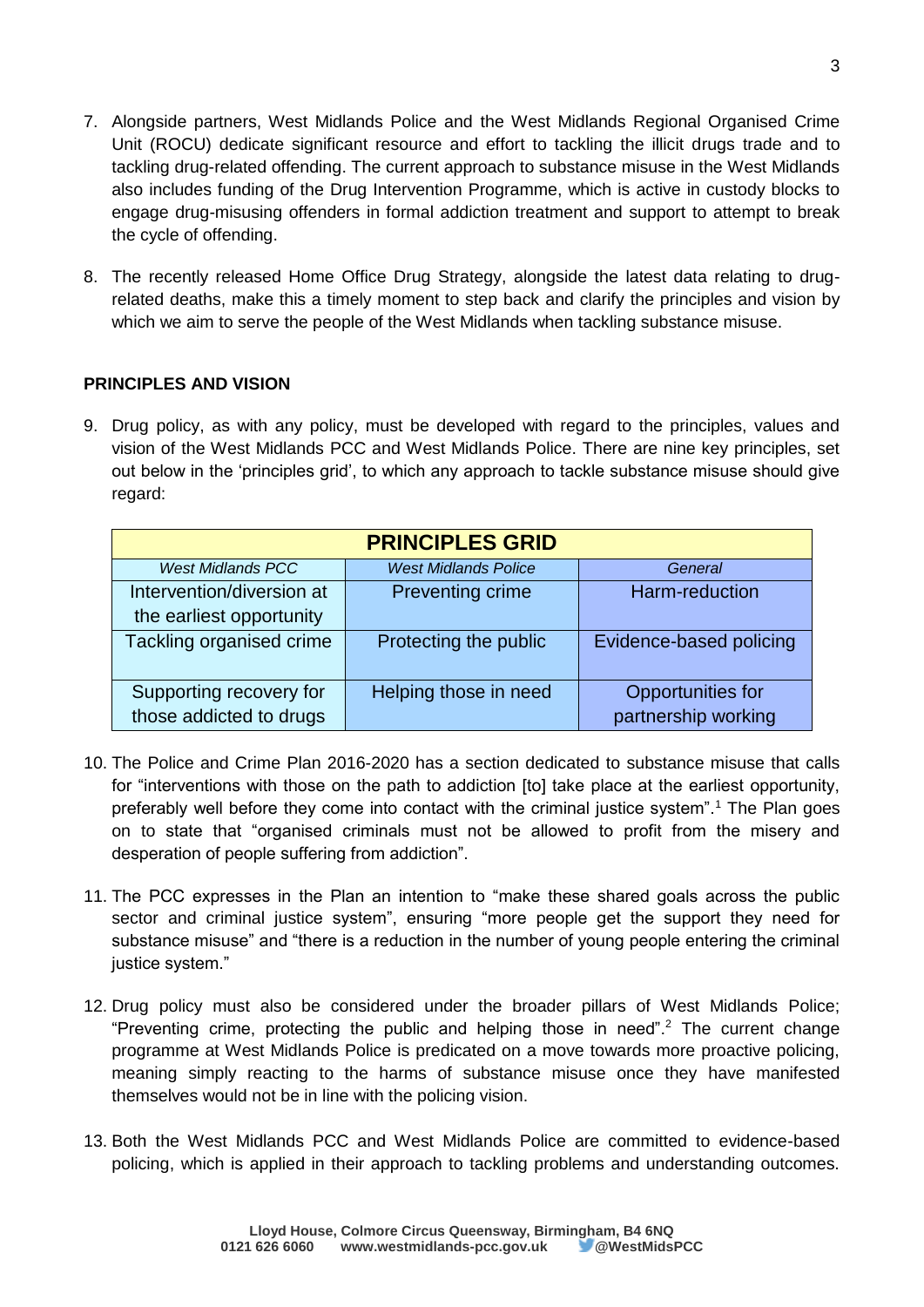This is coupled with an emphasis on 'harm-reduction', as part of a wider model of policing that prioritises resource and effort based on 'threat, risk and harm'.

- 14. There is also a commitment to partnership working and integrated services, demonstrated by the revival of a Local Criminal Justice Board, chaired by the PCC, as well as engagement on the wider economic agenda of the West Midlands Combined Authority. Partners are crucial in the drug policy arena, so this emphasis on collaboration is highly relevant.
- 15. While the Home Office encourages local services to work together to develop the best services for local people, they retain an interest in such efforts to tackle the harms of substance misuse. The Home Office approach was most recently set out in their 2017 Drug Strategy, categorised into four key pillars of 'reducing demand', 'restricting supply', 'building recovery' and 'global action'. 3
- 16. There are broad similarities between the West Midlands principles referenced above and those outlined in the Home Office Drug Strategy. The grid below shows where the nationally set principles are most clearly incorporated into our local strategy. Despite not being directly linked, the themes of protecting the public, harm-reduction and evidence-based policy are present throughout the national Drug Strategy and therefore remain in line with government ambitions for tackling this issue.

| <b>PRINCIPLES GRID - LINK TO NATIONAL DRUG STRATEGY</b> |                             |                          |
|---------------------------------------------------------|-----------------------------|--------------------------|
| <b>West Midlands PCC</b>                                | <b>West Midlands Police</b> | General                  |
| Intervention/diversion at                               | <b>Preventing crime</b>     | Harm-reduction           |
| the earliest opportunity                                | <b>REDUCING DEMAND</b>      |                          |
| <b>REDUCING DEMAND</b>                                  | <b>RESTRICTING SUPPLY</b>   |                          |
| Tackling organised crime                                | Protecting the public       | Evidence-based policing  |
| <b>RESTRICTING SUPPLY</b>                               |                             |                          |
| <b>GLOBAL ACTION</b>                                    |                             |                          |
| Supporting recovery for                                 | Helping those in need       | <b>Opportunities for</b> |
| those addicted to drugs                                 | <b>BUILDING RECOVERY</b>    | partnership working      |
| <b>BUILDING RECOVERY</b>                                |                             | <b>GLOBAL ACTION</b>     |

- 17. The Home Office principles are in line with those already active in the West Midlands, with the above grid outlining the clearest connections, while those 'unconnected' remain prescient overarching principles that are referenced throughout the Drug Strategy 2017:
- 18. In summary, all activity by West Midlands Police and the West Midlands PCC aimed at tackling substance misuse should contribute to the realisation of some, if not all, of these principles.

#### **SCALE OF DRUG USE IN THE WEST MIDLANDS**

- 19. Establishing the scale of drug use is challenging as it relies on self-reporting.<sup>4</sup> In the West Midlands force area it is estimated that amongst adults in the last year:
	- 150,000 used any illegal drug (6.7%), of which 117,000 used cannabis (5.2%).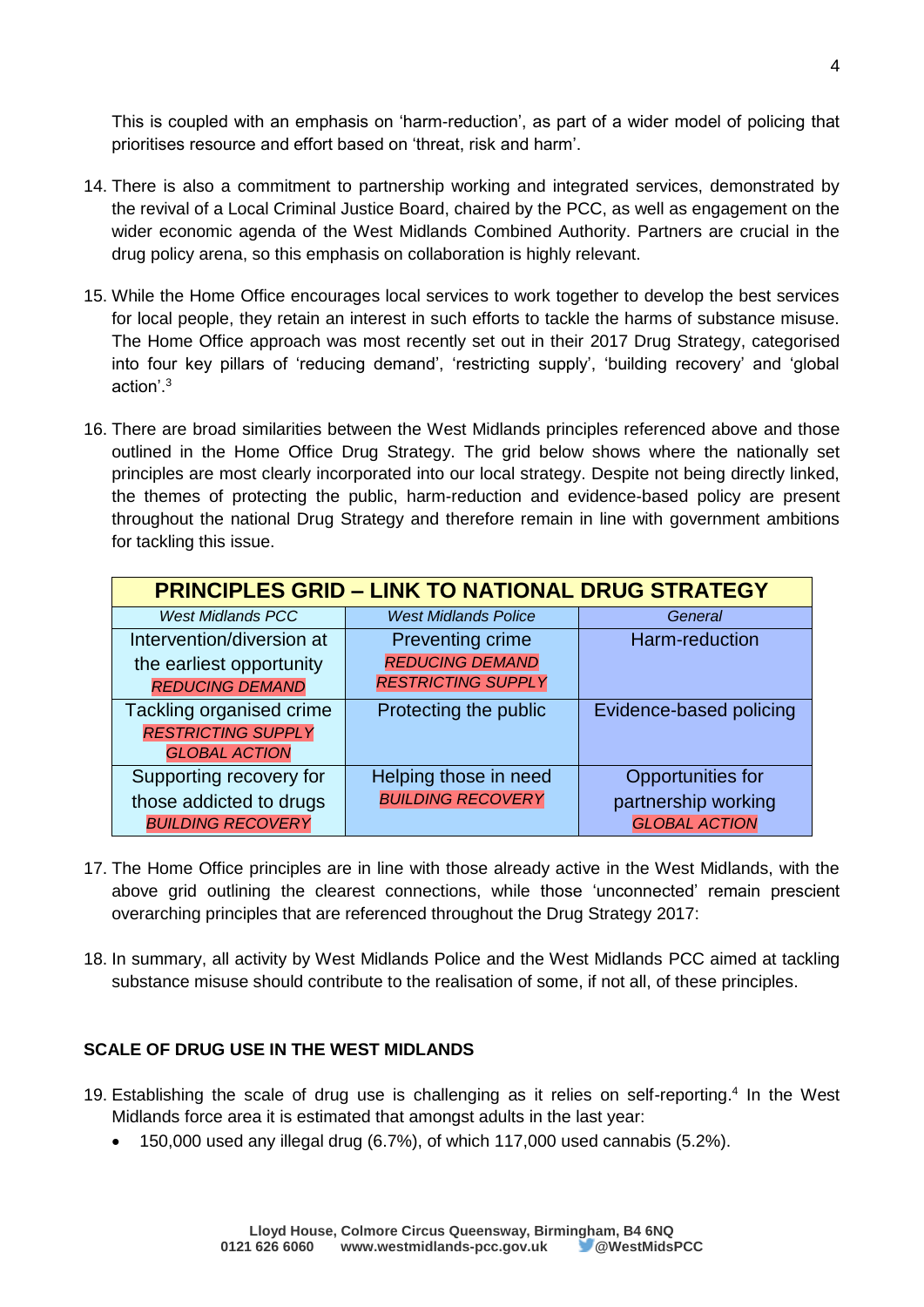- This means that roughly four in every five adults (78%) who used drugs in the last year in the West Midlands were users of cannabis.
- 20. Relying on self-reporting from household surveys presents a particular challenge as some small groups who are known to have relatively high rates of drug use, such as prisoners or rough sleepers, are not represented. Those with more severe substance misuse problems are also less likely to respond to a survey due to chaotic lifestyles. Other sources are therefore used to estimate the prevalence of opiates and/or crack cocaine use.<sup>5</sup> In the West Midlands force area it is estimated that amongst adults in the last year:
	- There were 22,500 opiate and/or crack users. (1.2%).
- 21. Fewer young people are using drugs than their parents did at their age, but one in five still report using drugs. The proportion of 16-19 year olds reporting using drugs has fallen by more than 10% between 1996 and 2012, from 32% to 20%.<sup>6</sup>
- 22. The estimated number of people using drugs has not fallen for eight years. Although drug use has declined since 1996, in particular reflecting the fall in cannabis use between 2003 and 2007, overall drug use has stabilised at current levels since 2009/2010.<sup>7</sup>
- 23. Despite levels of use stabilising, the harms associated with substance misuse have increased in recent years. UK drug-related death rates are among the highest in Europe and are increasing reaching record levels for the last four years in a row.<sup>8</sup> This is discussed further below.
- 24. A good indicator of the scale of the issue of substance misuse is the number of discarded needles found on our streets. Needles are discovered daily across the West Midlands, with 701 recorded by six local councils in 2016 (excluding Dudley, which does not record). <sup>9</sup> While major concentrations of needles appear common in city or urban centres, it should be noted that those recorded are likely a fraction of the total number found on our streets. As an example, the map below shows locations of discarded needles found in recent years around Birmingham city centre.<sup>10</sup> This map includes needles found in 2015 (orange), 2016 (purple) and from January to 22nd March 2017 (blue):



**Lloyd House, Colmore Circus Queensway, Birmingham, B4 6NQ** www.westmidlands-pcc.gov.uk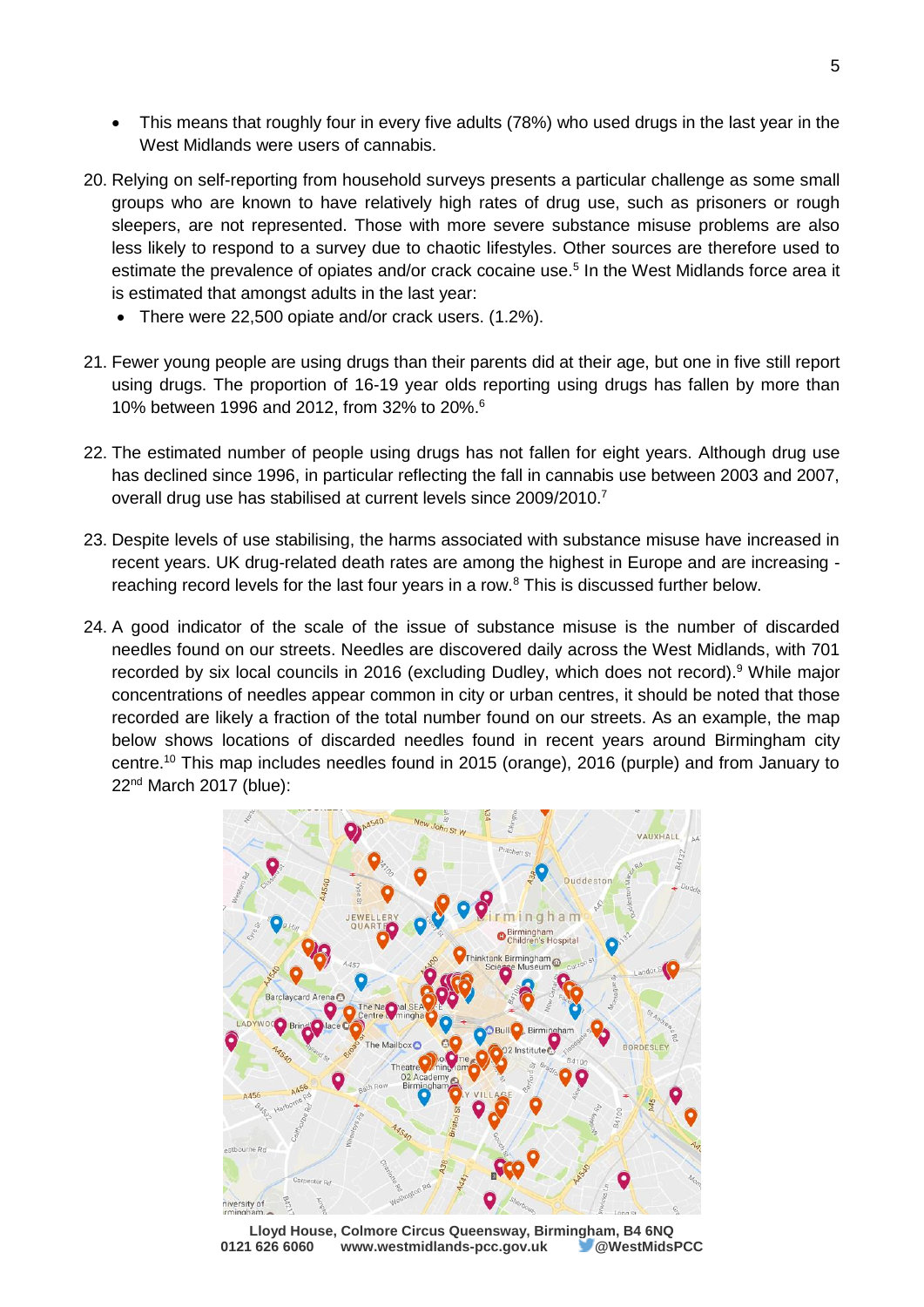25. The issue of discarded needles is exacerbated by the increasing number of rough sleepers in Birmingham city centre, many of whom are injecting drug users. Rough sleeping has in fact more than tripled since 2010 in the West Midlands, with a six-fold increase in Birmingham.<sup>11</sup> In many cases, addiction can be both a cause and a result of homelessness.<sup>12</sup>

#### **DRUG-RELATED CRIME**

- 26. There are a number of drug offences captured in West Midlands Police recorded crime, including possession and distribution offences of which there were 4,733 in 2016/17.<sup>13</sup> However, there is a wide range of drug-related offending (from acquisitive crime to fund a drug habit to violence related to drug supply) that may not be flagged as involving drugs. Data on drug-related offending are not required by the Home Office and are difficult to capture, making it challenging to give an overall picture of the impact drugs has on crime and policing.
- 27. The volume of drug-induced acquisitive crime committed by a heroin injector is estimated at  $200-260$  offences a year.<sup>14</sup> The annual cost of each problematic drug user is estimated at £62,320 when considering only four indicators: drug-related crime; health service use; drugrelated deaths; and social care.<sup>15\*</sup> On this assumption, the estimated 22,500 heroin and crack cocaine users in the West Midlands cost £1.4bn a year.
- 28. Whilst heroin use is not shown to be associated with violent crime, the distribution and supply of heroin by organised crime groups is connected with threatened and actual violence, as well as a range of other serious offences.<sup>16</sup>
- 29. An estimated 48% of acquisitive crimes (such as burglary, theft, shoplifting and robbery, but excluding fraud) are committed by people who use heroin, crack cocaine or cocaine powder at least once a week.<sup>17</sup>
- 30. Applying the estimates above to West Midlands Police recorded crime data suggests that 43,625 acquisitive crimes were committed in 2016/17 by people who use heroin, crack cocaine or cocaine powder at least once a week – this represented 21% of total recorded crime in the West Midlands.
- 31. A major source of serious drug-related crime is the link of supply to organised crime, urban street gangs and violence, including murders in the West Midlands. Links to the exploitation of children are also prevalent. These are discussed later in the report.
- 32. The nature of the drugs trade is changing. As cyber-crime is the fastest growing criminal enterprise it has inevitably developed links to the drugs trade, particularly in the increasing prevalence of the 'dark web' for the supply and demand of controlled substances. This transforms and complicates the nature of the policing response to tackling the drugs market.

#### **SUBSTANCE MISUSE AND THE CRIMINAL JUSTICE SYSTEM**

33. Under the Drugs Act 2005, a drugs test can be carried out on people entering custody. This is a significant part of West Midlands Police's Drug Intervention Programme (DIP) which aims to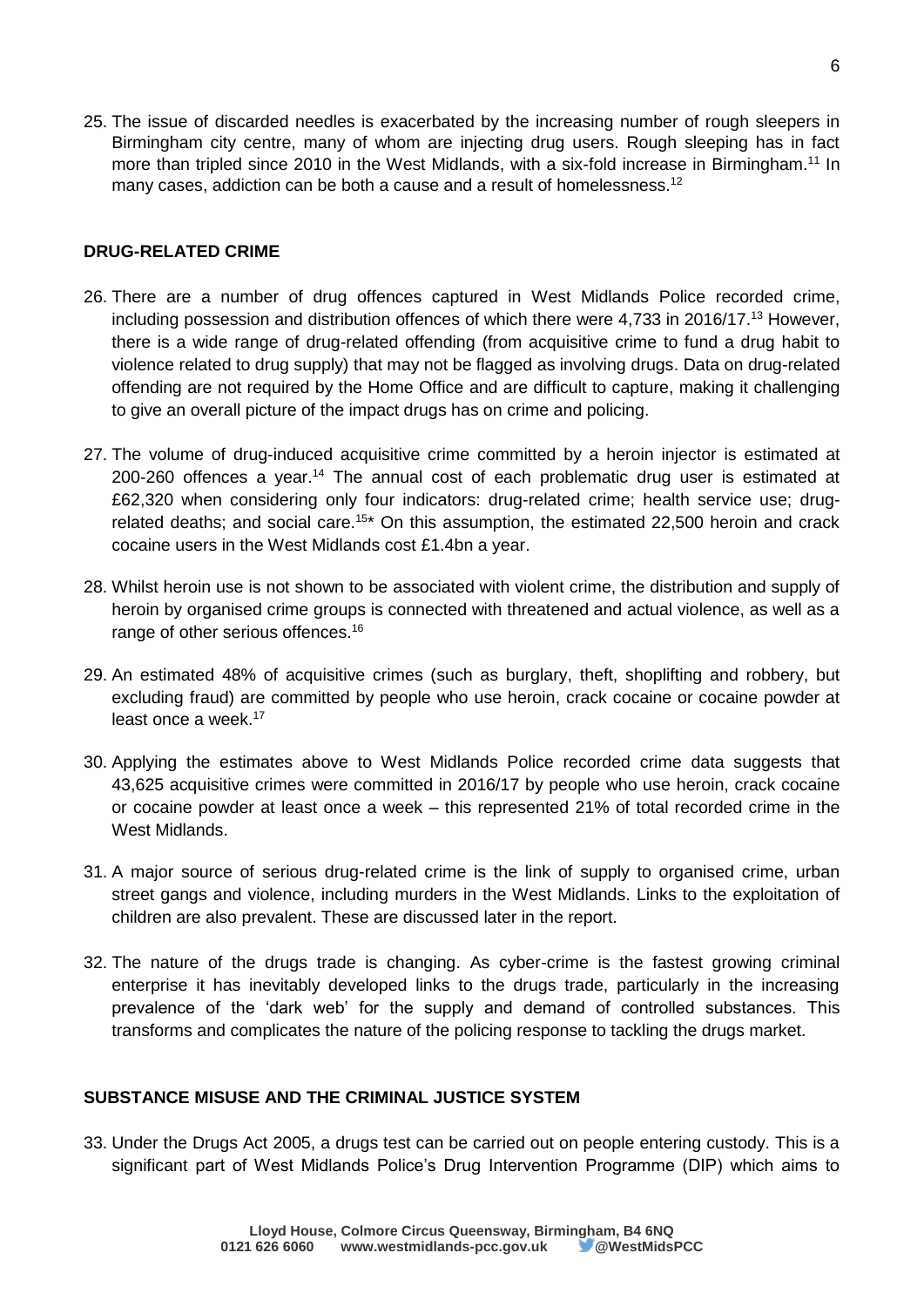break the cycle of substance misuse and offending by offering routes out of crime and into treatment. In the West Midlands in 2016/17, 10,466 drug tests were administered on arrestees who met the required conditions. Of these tests 64% were positive.

- 34. According to Ministry of Justice data, one in five prisoners who reported ever having used heroin said that they had used heroin for the first time in a prison.<sup>18</sup>
- 35. Offenders are more than twice as likely to be reconvicted within 12 months of release from custody if they are a known drug user. 62% of those who had used drugs in the four weeks before custody were reconvicted within a year compared to 30% of those who had not.<sup>19</sup>
- 36. Not only are the risks of reoffending higher in the immediate days and weeks after release from prison, but the risks of death by overdose are also significantly increased.<sup>20</sup> Ensuring that treatment and harm-reduction continues 'through the gate' can reduce the likelihood of both of these risks becoming a reality.
- 37. In the West Midlands force area in 2015/16, 21% of adults with a need for substance misuse treatment successfully engaged in community-based structured treatment within 21 days following release from prison.<sup>21</sup> The average for England was 30%. This leaves 2,427 individuals with an identified substance misuse treatment needs not receiving treatment within 21 days of release from prison. Birmingham, Dudley, Walsall and Wolverhampton were all significantly worse than the England average:



# Adults with substance misuse treatment need who successfully engage in community-based structured treatment following release from prison, 2015/16

38. The prevalence of New or Novel Psychoactive Substances (NPS) in prisons remains of concern, despite synthetic cannabinoids such as 'spice' and 'mamba' being rescheduled earlier this year into the Misuse of Drugs Act. The inability to test for any NPS in police custody suites is leading to a failure to engage users with treatment, or to fully understand the scale of the harm caused by these drugs. NPS is also causing major issues for the homeless and rough sleeping population in the West Midlands, and Public Health England locally have referred to NPS harms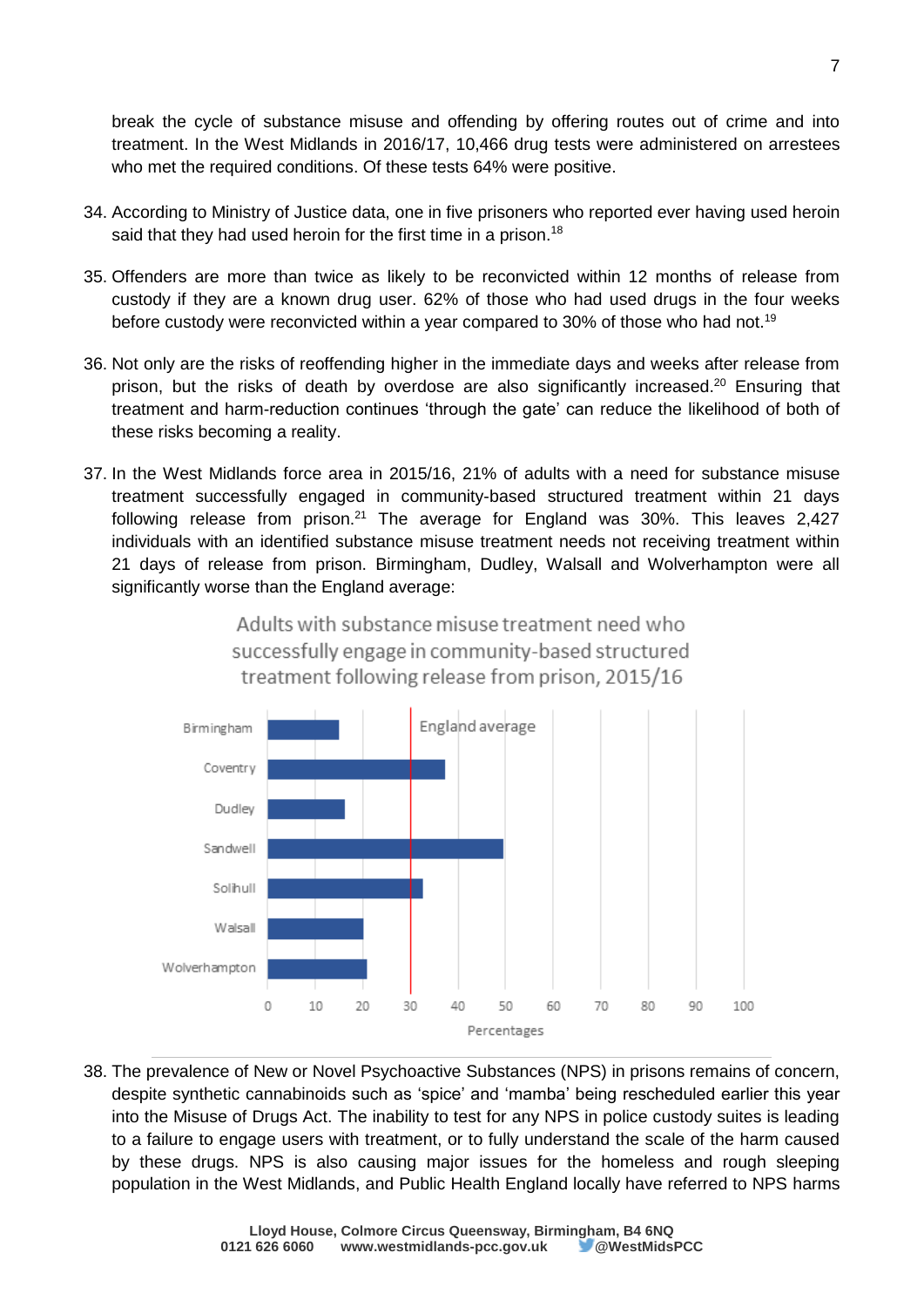as a "public health crisis". There is an opportunity to address the cycle of homelessness and drug addiction through partnership working, including with PCC and police representation on the Mayor's Homelessness Taskforce.

#### **ADDICTION AND TREATMENT**

- 39. Poor housing, lack of employment and deprivation are all indicators correlated to addiction. Any heroin or crack cocaine user not in treatment commits crime costing an average £26,074 a year.<sup>22</sup>
- 40. Evidence has shown that rehabilitation, including treatment, housing, employment and positive social networks can cut crime significantly, preventing an estimated 4.9 million crimes nationally every year. <sup>23</sup> Housing and employment in particular are closely tied to the PCC's 'economic development' agenda, recognising the wider drivers of crime.
- 41. For every £1 invested in drug treatment, there is an estimated net benefit of £2.50 generated to society in reductions in crime and health needs, alongside the positive outcomes associated with employment, good housing and supportive family relations.<sup>24</sup>
- 42. Across the 40 wards in Birmingham, those with the most clients in treatment are focused around 5 of the most deprived areas; Ladywood, Lozells, Soho, Shard End and Sparkbrook.<sup>25</sup> These five wards account for over 20% of the total 'in treatment' population. It is worth noting that Ladywood, Lozells and Soho are part of the focus of the PCC's Gangs and Violence Commission.
- 43. Although the numbers of drugs users from BME communities continues to increase, treatment services have recently found it more difficult to engage BME drug users into treatment.<sup>26\*</sup>
- 44. The majority of substance misuse treatment is funded through the Public Health grant to local authorities. While the general grant itself is ring-fenced (although this is currently confirmed only until the end of 2017/18), substance misuse treatment services are not mandated for local authorities. Instead they must "have regard to the need to improve the take up of, and outcomes from, its drug and alcohol misuse treatment services."<sup>27</sup>
- 45. The number of people dying from drug overdoses has increased to record-breaking levels for the last four years, with over 2,000 deaths in England each year since  $2014<sup>28</sup>$  The average number of deaths related to substance misuse annually in the West Midlands since 2014 is 119. This means on average that someone is dying from drug poisoning every 74 hours in the West Midlands metropolitan area, or roughly every three days. This over double the number of people dying in road traffic collisions.<sup>29\*</sup> Last year in England, someone died from drug poisoning every four hours, with six lives lost a day or 42 a week.
- 46. DrugWise states that the unprecedented purity levels in heroin, cocaine, crack and ecstasy, driven by competition among drugs gangs, are contributing to rises in drug-related deaths.<sup>30</sup> The government indicates instead that the primary reason for an increase in deaths is "a cohort of heroin users getting older, more ill and who are more susceptible to overdose death".<sup>31</sup>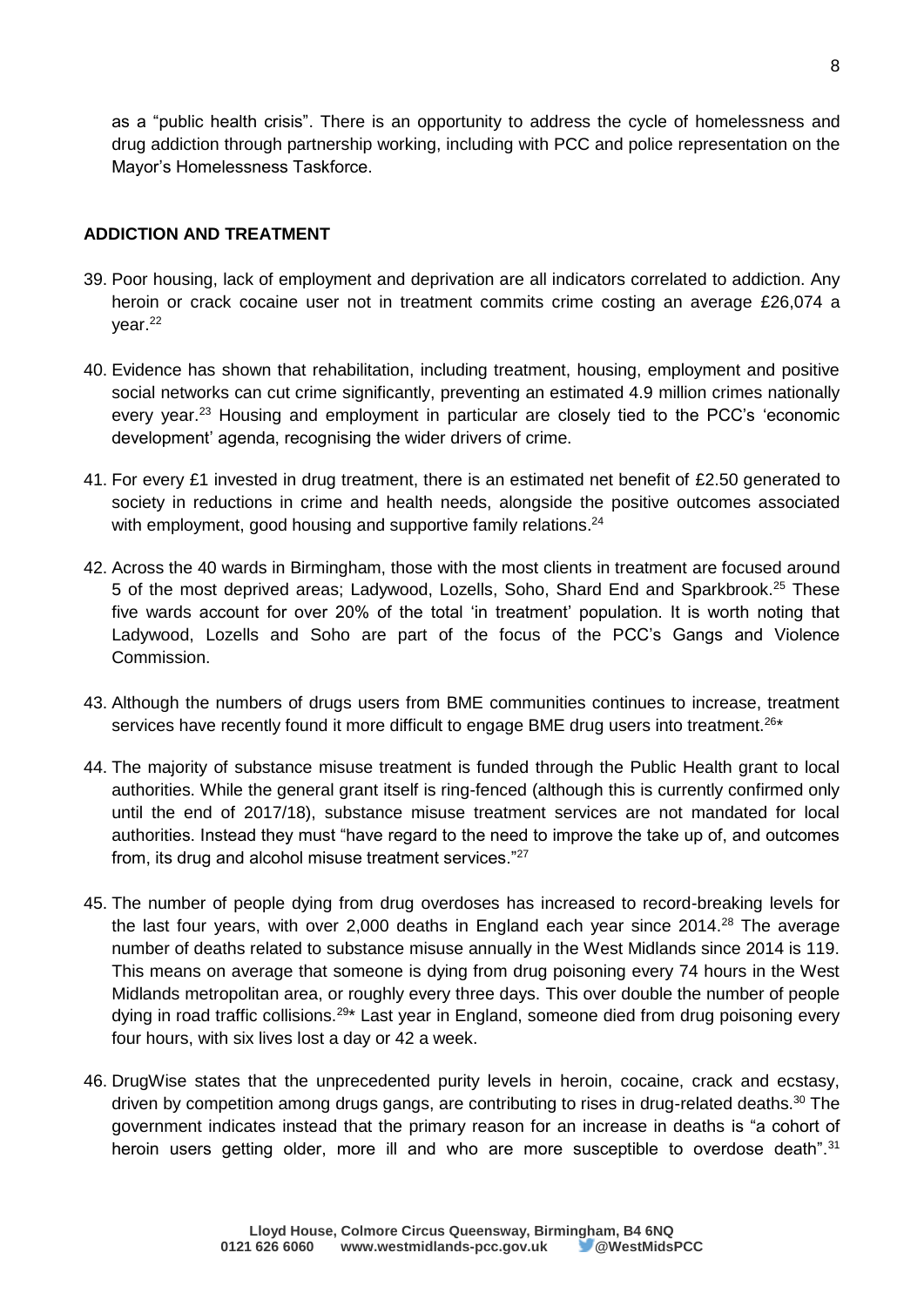However, it should not be forgotten that in 2016 drug poisoning accounted for roughly one in six deaths among people in their 20s and 30s.<sup>32</sup> The below graph gives a fuller picture nationally:<sup>33</sup>

Age-specific mortality rates for deaths relating to drug misuse, deaths registered 1993 to 2016



#### **England and Wales**

#### **CHILDREN AND YOUNG PEOPLE**

- 47. The principles discussed earlier in the paper clearly recognise the importance of early intervention, with the Police and Crime Plan emphasising the need to provide support and divert young people from entering the criminal justice system. This approach is supported by evidence on the age of onset of drug use. For example the Offending, Crime and Justice Survey (OCJS) $34$ found that for prisoners the mean age of offending onset was 14.2 years, and the mean age of drug use onset was 16.2 years. Other research has shown a relationship between truancy and drug use, with pupils who had truanted from school more than three times as likely to say that they had taken drugs in the last year compared with pupils who had never truanted. $35$
- 48. Further to issues around drug use in children and young people there is also the issue of children and organised crime. The National Crime Agency (NCA) states that children under the age of 18 continue to be exploited by gangs for drug-related activity.<sup>36</sup> They assess that gangs "utilise vulnerable children because they are a relatively inexpensive resource and easily controlled." Noting the cross-over between the cannabis trade and human trafficking, the NCA's Strategic Assessment argued that with Urban Street Gangs "this form of criminality almost always involves the exploitation of children and young adults."<sup>37</sup>
- 49. The NCA admits that they "do not know the true scale of child exploitation by gangs and it is likely that many children fail to be safeguarded." Although Child Sexual Exploitation (CSE) is often not the driving factor for drug dealing gangs exploiting children, the NCA state that there is a clear link.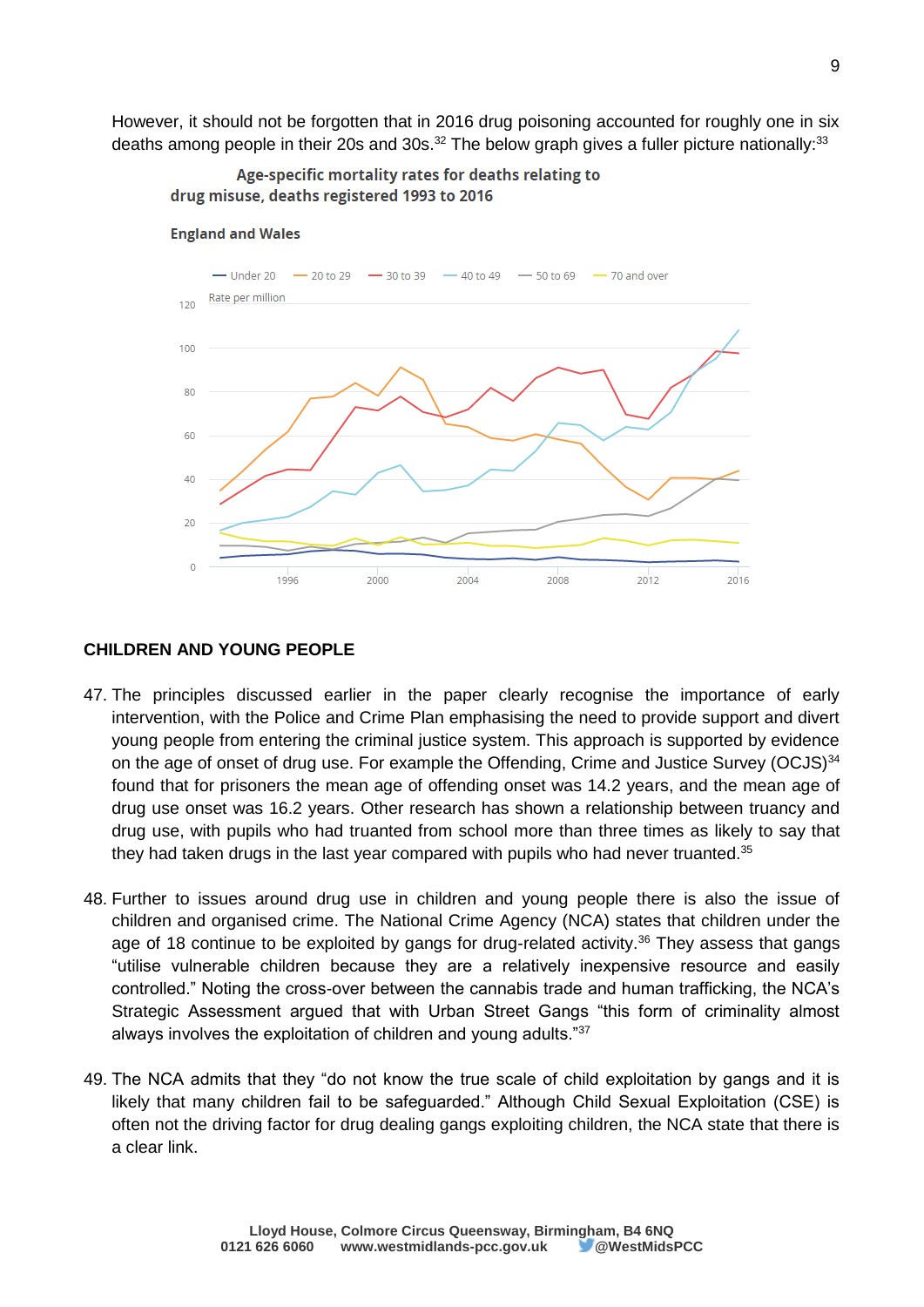- 50. In 2016, Lifeline Project conducted research into substance misuse amongst 18-24 year olds in Sandwell.<sup>38</sup> The research identified a cohort of young non-user dealers, involved in drug dealing networks from as young as 12. For these non-user dealers, involvement was economically motivated rather than driven by dependence, reflecting anecdotal evidence shared with the PCC by prisoners at YOI Brinsford in April 2017. This reveals a need to challenge the pull of criminal opportunity by supporting the more positive opportunities of education, training and work.
- 51. Further harm to children and young people comes from the experience of those living with parents suffering from addiction. In 2011 the Advisory Council on the Misuse of Drugs (ACMD) estimated that there were 200,000 - 300,000 children in England and Wales whose parent or parents have serious drug problems (around one per problem drug user), representing approximately 2-3% of all children under 16.<sup>39</sup> Today, this would mean around 22,500 children under 16 in the West Midlands have a parent with serious drug problems.

#### **ORGANISED CRIME AND THE DRUGS TRADE**

- 52. The majority of Organised Crime Groups (OCGs) in the West Midlands are involved in drugrelated crime.<sup>40</sup>
- 53. While the figure changes constantly, on 24<sup>th</sup> July 2017 there were 84 OCGs being tracked by West Midlands Police. It is possible to track the primary, secondary and tertiary concern for the police for the type of criminality an OCG is involved in, such as drugs, firearms, money laundering or organised theft. In this respect 31 OCGs were primarily involved in drug-related criminality, 18 involved as a secondary flag, and five marked with drugs as a tertiary concern. This means that 54 out of the 84 OCGs (64%) are *significantly* involved in drug-related crime. Note that other OCGs may also be involved in drugs as a fourth, fifth or sixth concern and so on, but this data is not available at force-level.
- 54. OCGs tracked by West Midlands Police are ranked as priority or significant, with priority status reserved for those of the highest possible threat level. Only four of the 84 OCGs were marked priority, *all* of which were involved in firearms and drugs as their primary and secondary concerns.
- 55. OCGs significantly involved with drugs are more likely to have an international footprint. 27 of the 84 OCGs tracked were known to have a geographic impact outside of England. Of these, 19 (70%) were involved in drug-related crime as a primary, secondary or tertiary concern.
- 56. The criminality of OCGs involved in the drugs trade are not limited to manufacturing and distributing drugs alongside intimidation and violence. In the West Midlands, many OCGs involved in drugs have a range of other interests including involvement in the firearms trade, organised theft and burglary, sexual offences, human trafficking and money laundering. Like the violence and profiteering of the drugs trade, all of these forms of criminality are a serious priority for West Midlands Police.
- 57. In 2010, the value of the illicit drug market in England and Wales was estimated at £3.3bn.<sup>41</sup> Factoring in inflation and applying population weighting would suggest that organised criminals in the West Midlands are profiting from a drug market worth approximately £188m. $42*$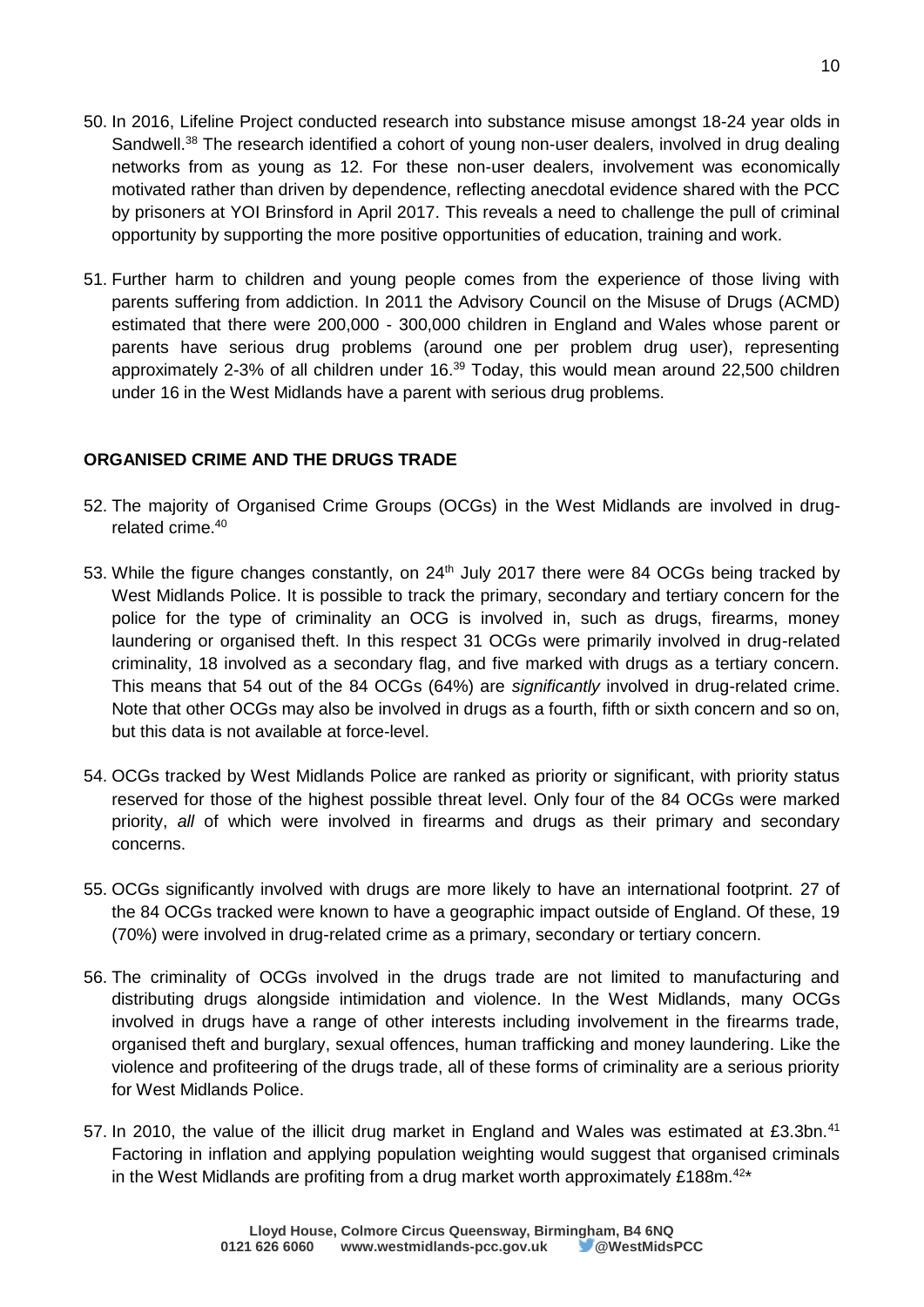#### **ENFORCEMENT**

- 58. The Government has recently concluded that a myth has developed in relation to drug use that requires addressing. The myth suggests that more arrests and more prosecutions for drug use will reduce the number of people using drugs. The Government is now clear that this is not the case. Their 2017 evaluation of the 'Drug Strategy 2010' concluded that "there is, in general, a lack of robust evidence as to whether capture and punishment serves as a deterrent for drug  $use"^{43}$
- 59. This is supported further by extensive international research confirming that there is no link between levels of enforcement and levels of drug use.<sup>44</sup> The Home Office, under then Home Secretary Theresa May in October 2014, confirmed this in their report, *Drugs: International Comparators*. It acknowledged that "there is no apparent correlation between the 'toughness' of a country's approach and the prevalence of adult drug use".<sup>45</sup>
- 60. Given the Government's analysis that enforcement does not deter use, we must be more creative in addressing issues of supply and demand for controlled substances and develop a better understanding of approaches that have been evidenced to work, or that show promise, in reducing supply and demand.
- 61. Despite the question of deterrence, there remains a clear role for policing to continue to keep our communities safe. This role is confirmed by the number of victims of drug-related crime as well as the organised criminals involved in the trade. The police will continue to respond to crimes where they occur, while recognising that preventing crimes from happening in the first place is the best way to protect people.

#### **CONCLUSION**

- 62. The harm and cost to the West Midlands of substance misuse remains vast, suggesting current efforts have not achieved lasting improvements. The scale of the problem, and the implicit policy failures revealed by that scale, are most clearly outlined as follows:
	- (a) Approximately 22,500 heroin and crack cocaine users in the West Midlands are estimated to be costing the area at least £1.4bn a year.
	- (b) There were 701 discarded needles recorded by local councils in the West Midlands in 2016 alone, which is likely a fraction of the total number found on our streets.
	- (c) Half of all burglary, theft, shoplifting and robbery is committed by people who use heroin, crack cocaine or powder cocaine regularly. This represents one in five crimes reported to West Midlands Police and tens of thousands of victims.
	- (d) Any heroin or crack cocaine user not in treatment commits crime costing an average £26,074 a year. The annual cost of each problematic drug user is estimated at £62,320 when considering only four indicators: drug-related crime; health service use; drug-related deaths; and social care.
	- (e) Of all prisoners who report using heroin, one in five of them tried heroin for the first time while in prison.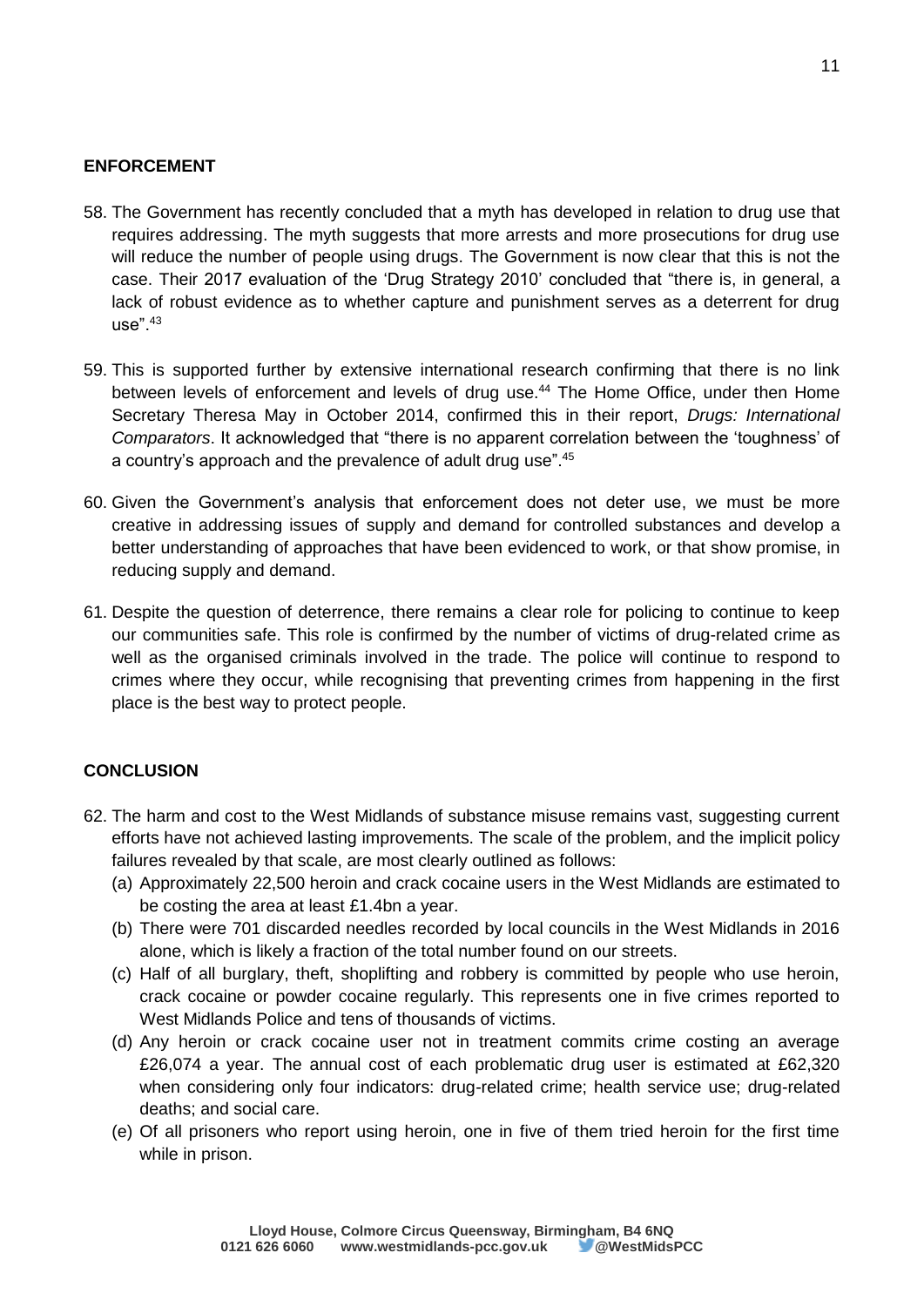- (f) Every three days in the West Midlands somebody dies from drug poisoning, with a death every four hours in England. This has been rising since 2010 and for four years in a row has been the highest since records began.
- (g) An estimated 22,500 children in the West Midlands have a parent or parents with serious drug problems.
- (h) The majority of organised crime groups in the West Midlands are heavily involved in the drugs trade. Those organised criminals involved in drugs are more likely to be operating internationally, and more likely to have links to firearms. Organised criminals in the West Midlands are profiting from a drug market worth approximately £188m.
- 63. There are a number of key messages that have been highlighted by scoping work:
	- (a) Despite efforts around enforcement and generational trends in drug taking, substance misuse remains an important issue with potentially devastating impacts on the health individuals.
	- (b) Evidence shows a clear link between drugs and offending both in terms of drug-related offending to fund drug consumption but also in terms of serious organised crime and its associated violence.
	- (c) Serious rethinking is needed for the way that offenders with substance misuse problems are treated by the criminal justice system.
	- (d) The existing approach to deterrence in the UK is recognised by the Government as ineffective in reducing harm and crime.
	- (e) Drug intervention needs to start with children and young people to break patterns of drug use and drug harm among families.
- 64. The principles set out in this report provide a clear foundation on which to develop our approach to substance misuse. It is against these principles that we expect the public to hold us to account for our activity.
- 65. It is clear that this is not an issue that we or West Midlands Police can tackle alone. Local Authorities are the key partners in tackling addiction and thereby reducing associated criminality, while the PCC's role in the wider criminal justice system offers opportunities to improve joined up working with prisons and probation.
- 66. However, existing support remains under constant financial pressure. The knock-on effect to policing and the criminal justice system that could stem from an under-funded drug treatment and recovery service would be significant. This remains a very real risk as funding is not ringfenced and local council pressures continue to increase.
- 67. A vast number of people in the West Midlands are working hard to keep young people from the wrong path, to support recovery for people suffering from addiction, and to bring to justice the organised criminals that are profiting from misery. Their efforts should be commended while we continue to seek new and innovative ways to better use their talents.
- 68. To conclude, this report has outlined the principles of drug policy and the scale of substance misuse in the West Midlands and its impact. This report is consciously limited to outlining the nature of the problem to be addressed, with the expectation that our approach will be developed with partners and any proposals and new initiatives will be brought to a future session of the Strategic Policing and Crime Board.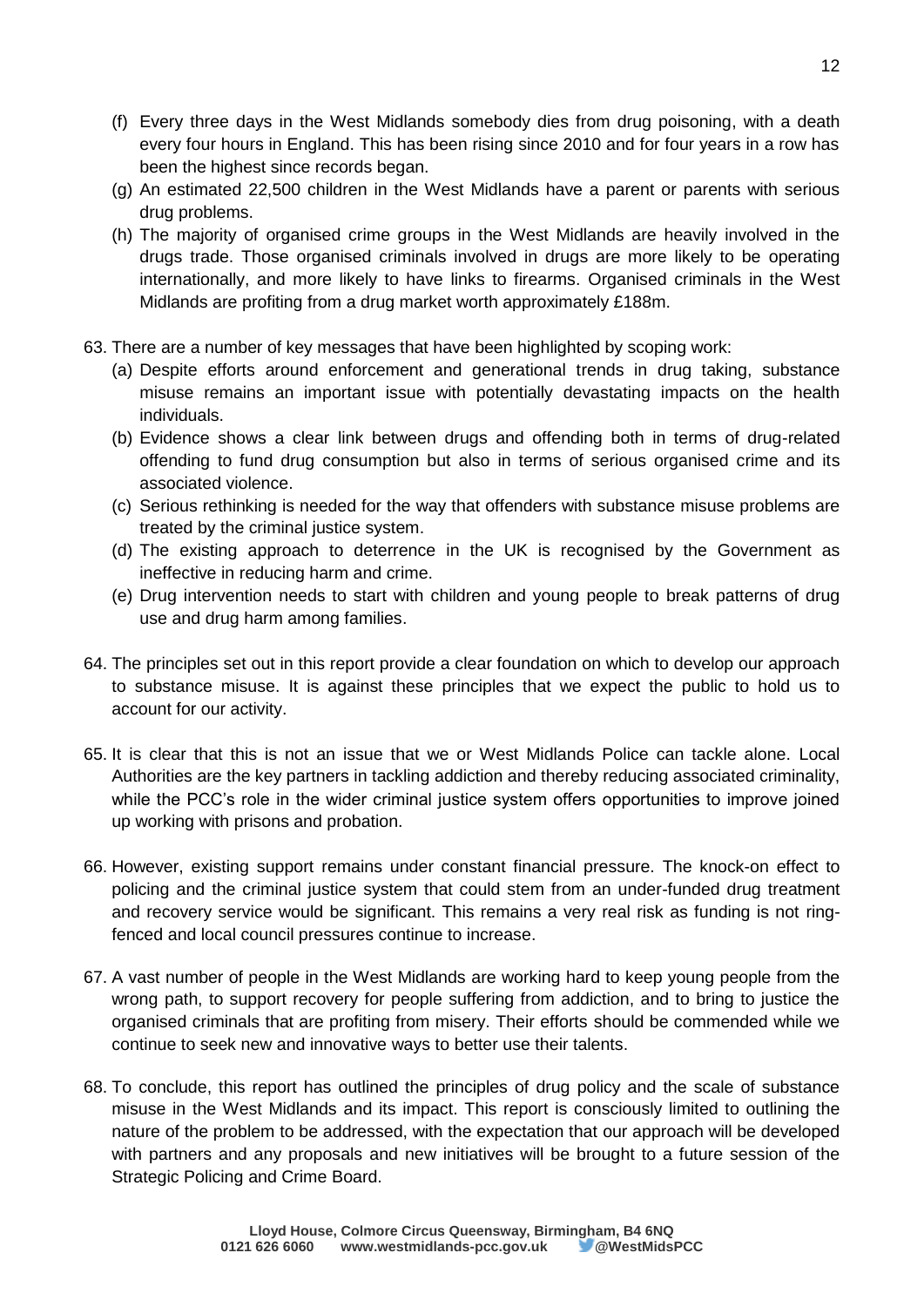#### **FINANCIAL IMPLICATIONS**

69. This report refers to the costs of substance misuse across the West Midlands and how public sector organisations are involved in drug prevention activities. However there are no direct financial implications of this report.

#### **LEGAL IMPLICATIONS**

- 70. The police and local authorities each have various legal enforcement powers available for tackling substance misuse, which must continue to be operated within. The key domestic statutes directly relating to the policing of controlled substances are as follows:
	- The Misuse of Drugs Act 1971.
	- The Drugs Act 2005.
	- The Psychoactive Substances Act 2016.
- 71. There are also a number of international treaties that remain of particular significance to the policing of controlled substances, and tie into the Home Office's agenda for 'Global Action' on this issue:
	- The Single Convention on Narcotic Drugs 1961.
	- The Convention on Psychotropic Substances 1971.
	- The Protocol Amending the Single Convention on Narcotic Drugs 1972.
	- The Convention Against the Illicit Traffic in Narcotic Drugs and Psychotropic Substances 1988.
- 72. The Misuse of Drugs Act and the Psychoactive Substances Act in particular should be monitored for their impact in either facilitating or detracting from the ability to pursue a drug policy based on the principles outlined in this report.

#### **RECOMMENDATIONS**

- 73. The Board is asked to note the contents of this report.
- 74. The Board is asked to endorse the principles highlighted in this report as the foundation for local policy development, and support the need for a new approach as evidenced above.
- 75. The Police and Crime Commissioner is asked to consider hosting a summit to bring together partners and the public with the common goal of reducing the harm of substance misuse in the West Midlands. Such a summit would drive lasting change to our collective approach, seeking meaningful solutions that are evidence-based.

#### **Presented by:**

*Ben Twomey, Policy Officer, West Midlands Police and Crime Commissioner*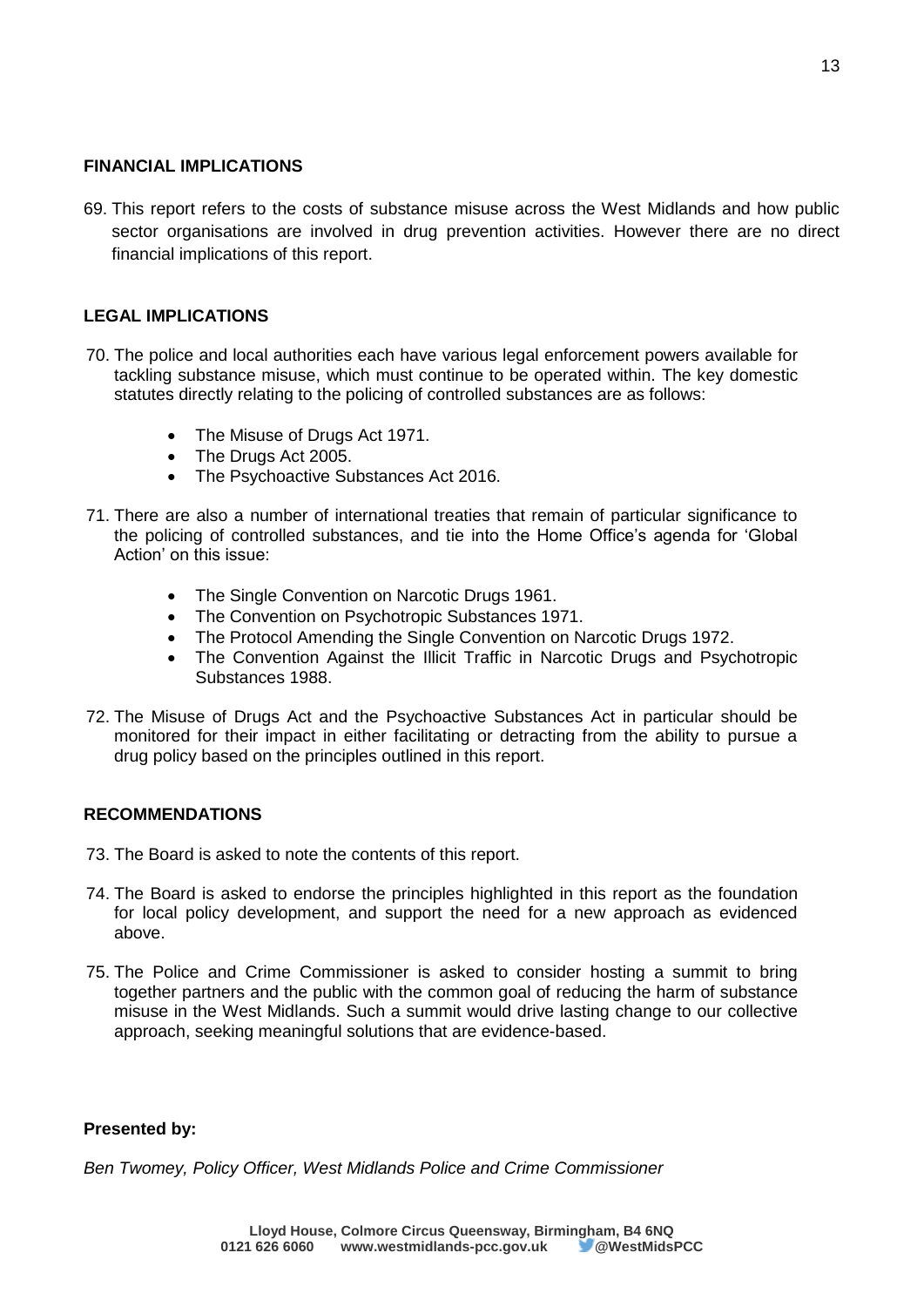#### **Authored by:**

*Ben Twomey, Policy Officer, West Midlands Police and Crime Commissioner*

*Alison Spence, Performance Analyst, West Midlands Police and Crime Commissioner*

*Ernie Hendricks, Board Member, Strategic Policing and Crime Board*

<sup>6</sup> <https://www.gov.uk/government/statistics/drug-misuse-findings-from-the-2015-to-2016-csew>

<sup>7</sup> Home Office, 'Drug misuse: findings from the 2015 to 2016 CSEW second edition, *Drug misuse statistics, Alcohol and drug statistics and Crime statistics*, July 2016, [https://www.gov.uk/government/statistics/drug](https://www.gov.uk/government/statistics/drug-misuse-findings-from-the-2015-to-2016-csew)[misuse-findings-from-the-2015-to-2016-csew,](https://www.gov.uk/government/statistics/drug-misuse-findings-from-the-2015-to-2016-csew) accessed on 10 August, 2017.

 $\overline{8}$  Office for National Statistics (ONS), 'Drug misuse deaths by local authority', 2 August 2017, [https://www.ons.gov.uk/peoplepopulationandcommunity/birthsdeathsandmarriages/deaths/datasets/drugmisu](https://www.ons.gov.uk/peoplepopulationandcommunity/birthsdeathsandmarriages/deaths/datasets/drugmisusedeathsbylocalauthority) [sedeathsbylocalauthority,](https://www.ons.gov.uk/peoplepopulationandcommunity/birthsdeathsandmarriages/deaths/datasets/drugmisusedeathsbylocalauthority) accessed on 10 August, 2017.

<sup>11</sup> A. Street, 'The Mayor's Homelessness Taskforce: High Level Approach', July 2017, p.4.

 $12$  C. Vance, 'Three myths about homelessness in the UK', 5 August 2015,

[https://www.britishcouncil.org/voices-magazine/three-myths-about-homelessness-uk,](https://www.britishcouncil.org/voices-magazine/three-myths-about-homelessness-uk) accessed on 22 August 2017.

<sup>13</sup> Office for National Statistics (ONS), 'Crime in England and Wales: year ending Mar 2017', [https://www.ons.gov.uk/peoplepopulationandcommunity/crimeandjustice/bulletins/crimeinenglandandwales/ye](https://www.ons.gov.uk/peoplepopulationandcommunity/crimeandjustice/bulletins/crimeinenglandandwales/yearendingmar2017) [arendingmar2017,](https://www.ons.gov.uk/peoplepopulationandcommunity/crimeandjustice/bulletins/crimeinenglandandwales/yearendingmar2017) accessed on 23 August, 2017.

<sup>14</sup> M. Bryan, E. Del Bono, S. Pudney, 'Drug-related crime', *Institute for Social and Economic Research University of Essex*, [https://www.iser.essex.ac.uk/research/publications/working-papers/iser/2013-08.pdf,](https://www.iser.essex.ac.uk/research/publications/working-papers/iser/2013-08.pdf) July 2013, accessed 10 August 2017.

<sup>15</sup> Home Office, 'Measuring different aspects of problem drug use: methodological developments',  $2^{nd}$  edition, 2005, [https://www.gov.uk/government/publications/measuring-different-aspects-of-problem-drug-use-](https://www.gov.uk/government/publications/measuring-different-aspects-of-problem-drug-use-methodological-developments)

[methodological-developments,](https://www.gov.uk/government/publications/measuring-different-aspects-of-problem-drug-use-methodological-developments) accessed on 23 August, 2017, p.42. *\*Due to the time difference, statistics are based on calculations in the publication with inflation from 2004 to 2016 factored in to give a more accurate reflection (£44,231 with inflation is £62,320, which when multiplied by 22,500 is £1,402,200,000).*

<sup>16</sup> M. Bryan, E. Del Bono, S. Pudney, 'Drug-related crime', *Institute for Social and Economic Research University of Essex*, [https://www.iser.essex.ac.uk/research/publications/working-papers/iser/2013-08.pdf,](https://www.iser.essex.ac.uk/research/publications/working-papers/iser/2013-08.pdf) July 2013, accessed 10 August 2017.

<sup>17</sup> Home Office, 'Understanding organised crime: estimating the scale and the social and economic costs', *International Crime and Policing Conference 2015: papers,* 7 October, 2013,

[https://www.gov.uk/government/publications/understanding-organised-crime-estimating-the-scale-and-the](https://www.gov.uk/government/publications/understanding-organised-crime-estimating-the-scale-and-the-social-and-economic-costs)[social-and-economic-costs,](https://www.gov.uk/government/publications/understanding-organised-crime-estimating-the-scale-and-the-social-and-economic-costs) accessed on 10 August, 2017.

<sup>-</sup><sup>1</sup> D. Jamieson, 'Your Police Your Priorities: The West Midlands Police and Crime Plan', 2016-2020.

<sup>&</sup>lt;sup>2</sup> West Midlands Police, People Deal, [http://peopledeal.west-midlands.police.uk/,](http://peopledeal.west-midlands.police.uk/) accessed on 22 August, 2017.

<sup>&</sup>lt;sup>3</sup> Home Office, '2017 Drug Strategy', July 2014, [https://www.gov.uk/government/publications/drug-strategy-](https://www.gov.uk/government/publications/drug-strategy-2017)[2017,](https://www.gov.uk/government/publications/drug-strategy-2017) accessed on 21 August, 2017, p.6-7.

<sup>4</sup> Home Office, 'Drug misuse: findings from the 2015 to 2016 CSEW second edition, *Drug misuse statistics, Alcohol and drug statistics and Crime statistics*, July 2016, [https://www.gov.uk/government/statistics/drug](https://www.gov.uk/government/statistics/drug-misuse-findings-from-the-2015-to-2016-csew)[misuse-findings-from-the-2015-to-2016-csew,](https://www.gov.uk/government/statistics/drug-misuse-findings-from-the-2015-to-2016-csew) accessed on 10 August, 2017.

<sup>5</sup> Public Health England, 'Drugs and Alcahol: Facts and Figures', [http://www.nta.nhs.uk/facts-prevalence.aspx,](http://www.nta.nhs.uk/facts-prevalence.aspx) accessed on 22 August, 2017.

<sup>&</sup>lt;sup>9</sup> B. Twomey, Analysis of discarded needle and syringe data from local authorities, August 2017. <sup>10</sup> Birmingham City Council, Data table for deposits of discarded needles, March 2017.

<sup>18</sup> Ministry of Justice, 'Gender differences in substance misuse and mental health amongst prisoners: Results from the Surveying Prisoner Crime Reduction (SPCR) longitudal cohort study of prisoners', 2013, [https://www.gov.uk/government/uploads/system/uploads/attachment\\_data/file/220060/gender-substance](https://www.gov.uk/government/uploads/system/uploads/attachment_data/file/220060/gender-substance-misuse-mental-health-prisoners.pdf)[misuse-mental-health-prisoners.pdf,](https://www.gov.uk/government/uploads/system/uploads/attachment_data/file/220060/gender-substance-misuse-mental-health-prisoners.pdf) accessed on 22 August, 2017.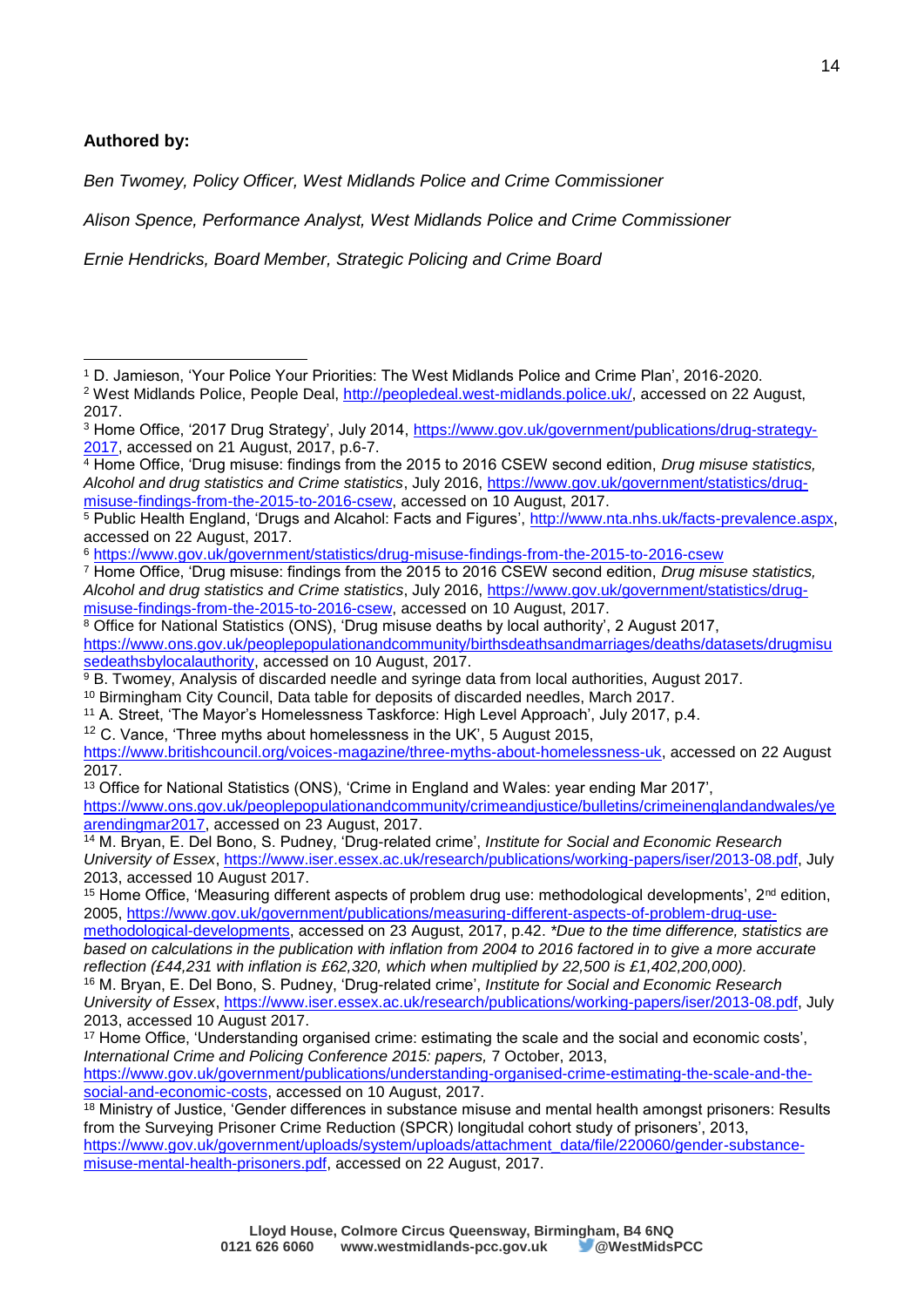-<sup>19</sup> Ministry of Justice, 'Gender differences in substance misuse and mental health amongst prisoners: Results from the Surveying Prisoner Crime Reduction (SPCR) longitudal cohort study of prisoners', 2013,

[framework#page/3/gid/1000042/pat/6/par/E12000005/ati/102/are/E08000025/iid/92544/age/168/sex/4,](http://www.phoutcomes.info/public-health-outcomes-framework#page/3/gid/1000042/pat/6/par/E12000005/ati/102/are/E08000025/iid/92544/age/168/sex/4) accessed on 22 August, 2017.

<sup>22</sup> Public Health England*, '*Alcohol and Drugs Prevention, Treatment & Recovery - Why Invest?' London, 2013/14, [http://www.nta.nhs.uk/uploads/alcoholanddrugswhyinvest2015.pdf,](http://www.nta.nhs.uk/uploads/alcoholanddrugswhyinvest2015.pdf) accessed on 10 August, 2017. <sup>23</sup> Public Health England*, '*Alcohol and Drugs Prevention, Treatment & Recovery - Why Invest?' London, 2013/14, [http://www.nta.nhs.uk/uploads/alcoholanddrugswhyinvest2015.pdf,](http://www.nta.nhs.uk/uploads/alcoholanddrugswhyinvest2015.pdf) accessed on 10 August, 2017.

<sup>24</sup> Public Health England, 'An Evidence Review Of The Outcomes That Can Be Expected Of Drug Misuse Treatment in England,' January 2017,

[https://www.gov.uk/government/uploads/system/uploads/attachment\\_data/file/586111/PHE\\_Evidence\\_review](https://www.gov.uk/government/uploads/system/uploads/attachment_data/file/586111/PHE_Evidence_review_of_drug_treatment_outcomes.pdf) of drug treatment outcomes.pdf, accessed on 10 August, 2017.

<sup>25</sup> Kilgallon, 'Drugs and Alcohol Needs Assessment 2013/14', *Public Heath Birmingham*, Birmingham City Council, April 2013,

[http://birminghampublichealth.co.uk/manager/\\_mods/\\_ckfinder/userfiles/files/PHBNeedsAssessment2013-](http://birminghampublichealth.co.uk/manager/_mods/_ckfinder/userfiles/files/PHBNeedsAssessment2013-Final-part1(1).pdf) [Final-part1\(1\).pdf,](http://birminghampublichealth.co.uk/manager/_mods/_ckfinder/userfiles/files/PHBNeedsAssessment2013-Final-part1(1).pdf) accessed on 10 August, 2017.

<sup>26</sup> Kilgallon, 'Drugs and Alcohol Needs Assessment 2013/14', *Public Heath Birmingham*, Birmingham City Council, April 2013,

[http://birminghampublichealth.co.uk/manager/\\_mods/\\_ckfinder/userfiles/files/PHBNeedsAssessment2013-](http://birminghampublichealth.co.uk/manager/_mods/_ckfinder/userfiles/files/PHBNeedsAssessment2013-Final-part1(1).pdf) [Final-part1\(1\).pdf,](http://birminghampublichealth.co.uk/manager/_mods/_ckfinder/userfiles/files/PHBNeedsAssessment2013-Final-part1(1).pdf) accessed on 10 August, 2017. *\*When comparing estimates to expected treatment need in Birmingham, the white cohort were overrepresented in treatment by 9%, compared to underrepresentation by 5% and 14% of black and Asian cohorts.*

<sup>27</sup> Department of Health (Local Authority Circular), *'*Public Health Ring-Fenced Grant 2017-18', 2016, [https://www.gov.uk/government/publications/public-health-grants-to-local-authorities-2017-to-2018,](https://www.gov.uk/government/publications/public-health-grants-to-local-authorities-2017-to-2018) accessed on 22 August, 2017.

<sup>28</sup> Office for National Statistics (ONS), 'Drug misuse deaths by local authority', 2 August 2017, [https://www.ons.gov.uk/peoplepopulationandcommunity/birthsdeathsandmarriages/deaths/datasets/drugmisu](https://www.ons.gov.uk/peoplepopulationandcommunity/birthsdeathsandmarriages/deaths/datasets/drugmisusedeathsbylocalauthority) [sedeathsbylocalauthority,](https://www.ons.gov.uk/peoplepopulationandcommunity/birthsdeathsandmarriages/deaths/datasets/drugmisusedeathsbylocalauthority) accessed on 10 August, 2017.

<sup>29</sup> Department for Transport, 'Reported road casualties in Great Britain, main results: 2015 tables', 30 June 2016, [https://www.gov.uk/government/statistics/reported-road-casualties-in-great-britain-main-results-2015,](https://www.gov.uk/government/statistics/reported-road-casualties-in-great-britain-main-results-2015)

accessed on 25 August, 2017. \**2015 statistics show 56 road fatalities in the West Midlands Police force area, less than half of the 119 average for deaths annually since 2014 due to drug poisoning with a controlled substance.* 

<sup>30</sup> A. Travis, 'Ban on former legal highs has driven trade underground- study', *The Guardian*, 7 February, 2017, [https://www.theguardian.com/society/2017/feb/07/ban-on-former-legal-highs-has-driven-trade](https://www.theguardian.com/society/2017/feb/07/ban-on-former-legal-highs-has-driven-trade-underground-study)[underground-study,](https://www.theguardian.com/society/2017/feb/07/ban-on-former-legal-highs-has-driven-trade-underground-study) accessed on 10 August, 2017.

31 Home Office, '2017 Drug Strategy', July 2014, [https://www.gov.uk/government/publications/drug-strategy-](https://www.gov.uk/government/publications/drug-strategy-2017)[2017,](https://www.gov.uk/government/publications/drug-strategy-2017) accessed on 21 August, 2017, p.32.

32 Office for National Statistics (ONS), 'Deaths related to drug poisoning in England and Wales: 2016 registrations, August 2017,

[https://www.ons.gov.uk/peoplepopulationandcommunity/birthsdeathsandmarriages/deaths/bulletins/deathsrela](https://www.ons.gov.uk/peoplepopulationandcommunity/birthsdeathsandmarriages/deaths/bulletins/deathsrelatedtodrugpoisoninginenglandandwales/2016registrations#main-points) [tedtodrugpoisoninginenglandandwales/2016registrations#main-points,](https://www.ons.gov.uk/peoplepopulationandcommunity/birthsdeathsandmarriages/deaths/bulletins/deathsrelatedtodrugpoisoninginenglandandwales/2016registrations#main-points) accessed on 10 August, 2017.

33 Office for National Statistics (ONS), 'Deaths related to drug poisoning in England and Wales: 2016 registrations, August 2017,

[https://www.ons.gov.uk/peoplepopulationandcommunity/birthsdeathsandmarriages/deaths/bulletins/deathsrela](https://www.ons.gov.uk/peoplepopulationandcommunity/birthsdeathsandmarriages/deaths/bulletins/deathsrelatedtodrugpoisoninginenglandandwales/2016registrations#main-points) [tedtodrugpoisoninginenglandandwales/2016registrations#main-points,](https://www.ons.gov.uk/peoplepopulationandcommunity/birthsdeathsandmarriages/deaths/bulletins/deathsrelatedtodrugpoisoninginenglandandwales/2016registrations#main-points) accessed on 10 August, 2017, p.10. 34 J. Hales, C. Nevill, S. Pundy, S. Tipping, 'Longitudinal analysis of the Offending, Crime and Justice Survey 2003-06',

[http://webarchive.nationalarchives.gov.uk/20110218141159/http://rds.homeoffice.gov.uk/rds/horrpubs.html,](http://webarchive.nationalarchives.gov.uk/20110218141159/http:/rds.homeoffice.gov.uk/rds/horrpubs.html) accessed on 22 August, 2017.

<sup>35</sup> E. Fuller, HSCIC, 'Smoking, Drinking and Drug Use among Young People in England in 2014', 2015, [http://natcen.ac.uk/media/1006810/Smoking-drinking-drug-use-2014.pdf,](http://natcen.ac.uk/media/1006810/Smoking-drinking-drug-use-2014.pdf) accessed on 17 August, 2017.

[https://www.gov.uk/government/uploads/system/uploads/attachment\\_data/file/220060/gender-substance](https://www.gov.uk/government/uploads/system/uploads/attachment_data/file/220060/gender-substance-misuse-mental-health-prisoners.pdf)[misuse-mental-health-prisoners.pdf,](https://www.gov.uk/government/uploads/system/uploads/attachment_data/file/220060/gender-substance-misuse-mental-health-prisoners.pdf) accessed on 22 August, 2017.

<sup>&</sup>lt;sup>20</sup> Home Office, 'Findings 187: Drug-related mortality among newly released offenders', 2013, [http://webarchive.nationalarchives.gov.uk/20110218143209/http://rds.homeoffice.gov.uk/rds/pdfs2/r187.pdf,](http://webarchive.nationalarchives.gov.uk/20110218143209/http:/rds.homeoffice.gov.uk/rds/pdfs2/r187.pdf) accessed on 22 August, 2017, p.1.

<sup>21</sup> Public Health England, 'Public Health Outcomes Framework', [http://www.phoutcomes.info/public-health](http://www.phoutcomes.info/public-health-outcomes-framework#page/3/gid/1000042/pat/6/par/E12000005/ati/102/are/E08000025/iid/92544/age/168/sex/4)[outcomes-](http://www.phoutcomes.info/public-health-outcomes-framework#page/3/gid/1000042/pat/6/par/E12000005/ati/102/are/E08000025/iid/92544/age/168/sex/4)